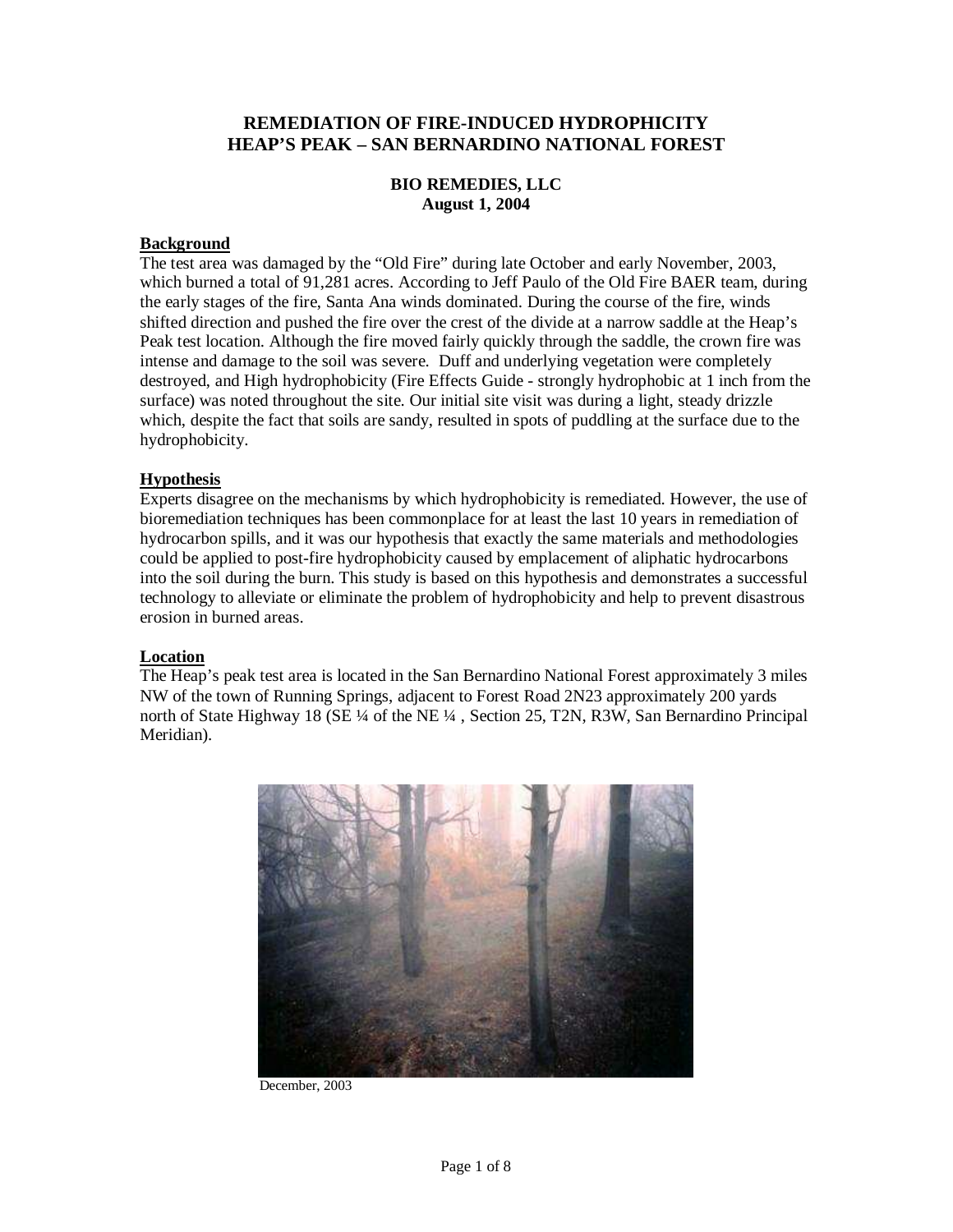## **Coverage**

The test area covers approximately 50,000 sq. ft., which includes two control quadrangles of 10,000 sq. ft. each, and 3 treated quadrangles, each covering 10,000 square feet. A schematic of the test area is shown in Plate 1. GPS coordinates of the corners of the test area are shown in Table 1.

Table 1

|           | Latitude (N) |                | Longitude $(W)$   |                |  |
|-----------|--------------|----------------|-------------------|----------------|--|
| Point     | Degrees      | <b>Minutes</b> | Degrees           | <b>Minutes</b> |  |
| <b>SE</b> |              | 13.978         | 1 1 $70$          | 08.269         |  |
| <b>SW</b> | 34՝          | 13.955         | 117 $\mathcal{F}$ | 08.314         |  |
| NW        | ٬4           | 13.968         | $.17^{\circ}$     | 08.335         |  |
| NΕ        |              | 3.996          | 17                | 18 299         |  |

## **Treatments**

As indicated on the schematic of the site (Plate 1), the area was divided into 5 rectangles, each covering 10,000 sq. ft. The two control strips are at either end of the test area and treatments were applied to the 3 center rectangles. Treatments were applied on December 16, 2003, by which time several precipitation events had taken place, including a few inches of snow on the test site. Treatment was applied over the sparse snow cover, which was melting during the application, and moist soil. The treatments consisted of:

- Hydro-mulch only (hydro mulch courtesy of Fiber Marketing International, Inc.)
- Hydro-mulch with 92 lbs. of MicroRestore (MR) (equivalent to a rate of 400 lbs./acre)
- Hydro-mulch with 92 lbs. of Terra Pro-inoculated MicroRestore (TPMR) (equivalent rate of 400 lbs./acre), with the equivalent of 100 lbs. per acre of an organic protein (nitrogen) source



Site just prior to treatment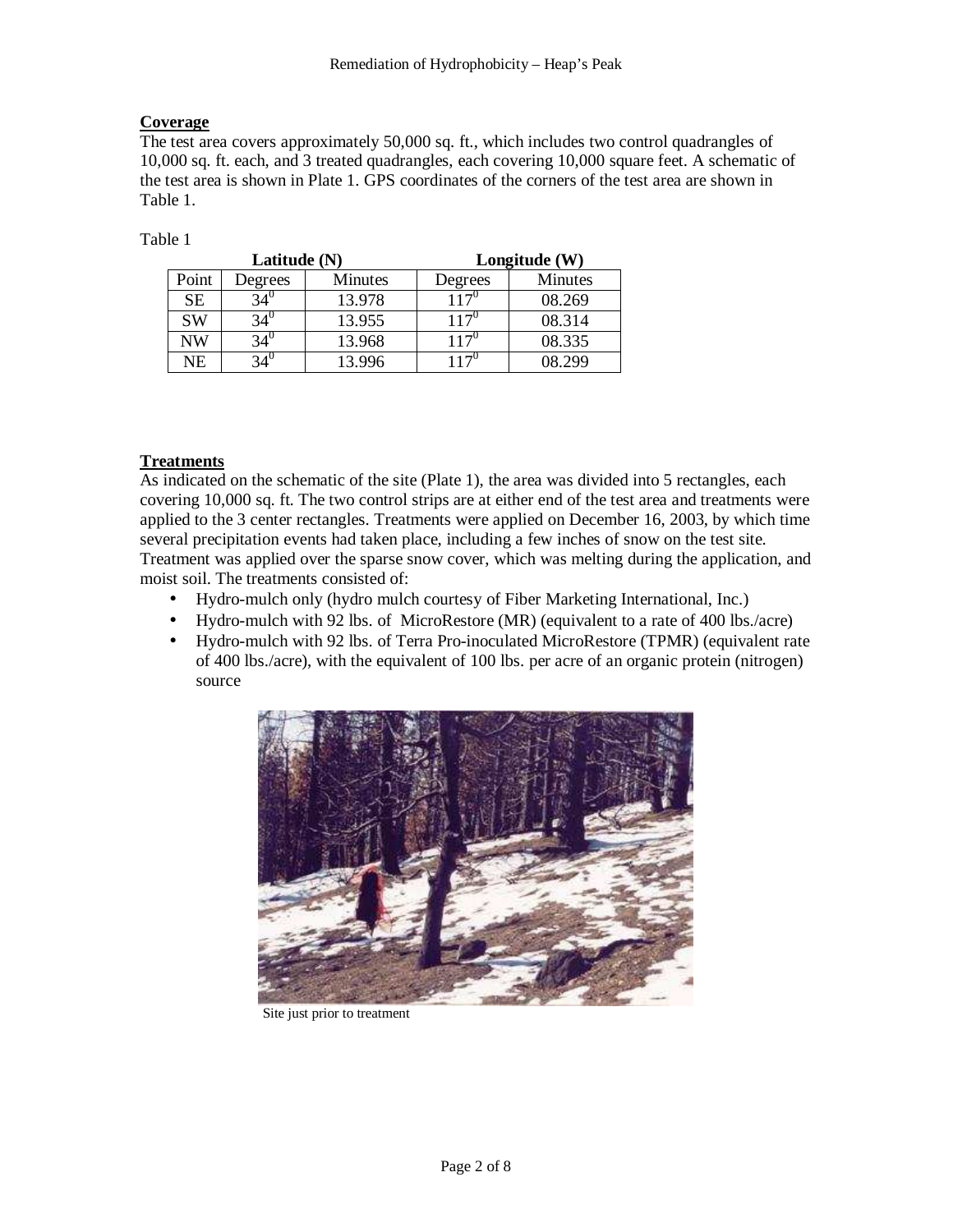

Applying Hydromulch



Control Area – left, Treated Area – right

## **Objectives**

The objectives of the test were to investigate the effects of the various treatments on the following:

- Soil stabilization
- Remediation of the hydrophobic layer
- Re-establishment of a healthy, diverse soil biota (bacteria and fungi)
- Re-growth of native vegetation either from roots or seed transported into the area postfire

#### **Results**

#### **Soil Stabilization**

Soil stabilization was good throughout most of the project during the test period, mid-December through April, demonstrating the performance of the Fiber Marketing hydromulch. Heavy rains during late January caused moderate rilling along the NE part of the project.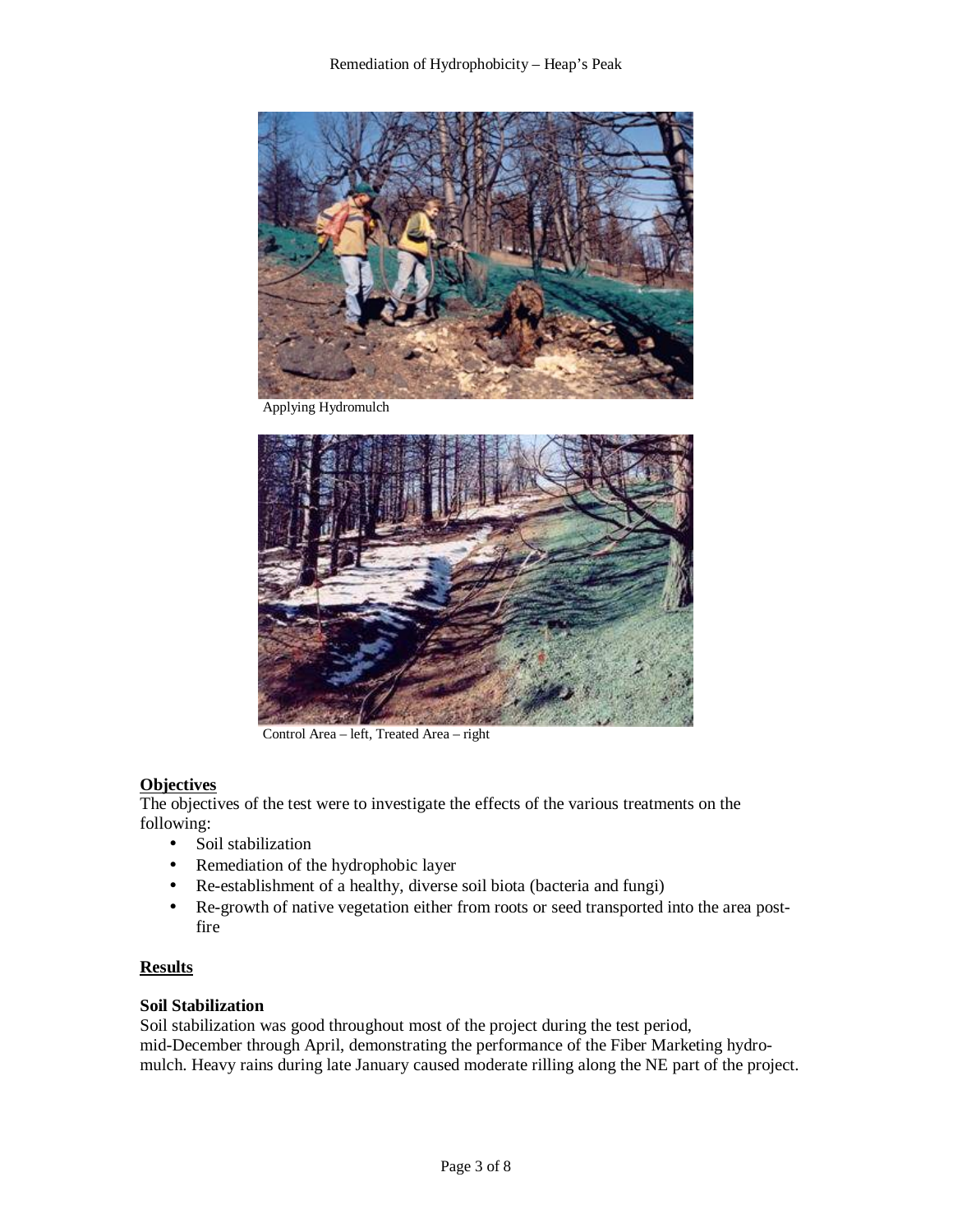

Rilling from heavy rains

## **Remediation of Hydrophobicity**

As mentioned above, hydrophobicity was High and ubiquitous over the entire test area at the time of treatment. The majority of measurements taken immediately post-fire showed a strong hydrophobic layer at approximately 1 inch depth.

Measurements taken in April of 2004, approximately 5 months after treatment, (rated using the approved methodology in the Fire Effects Guide) are shown below. The measurement technique was to test the length of time required for a droplet of water to dissipate and penetrate the soil at successive depths from the surface to a depth of 3". The measurements show good improvement in both the MR and TPMR treated areas at both upper slope and mid-slope, as hydrophobicity was reduced from High to Low. In fact, the middle-slope sample in the MicroRestore-treated area showed complete remediation as hydrophobicity was measured at zero.

| <b>L. CONTROL</b>  |              | <b>TPMR</b>        |              | <b>MICRORESTORE</b> |             | <b>MULCH ONLY</b>  |             | <b>R. CONTROL</b>  |              |
|--------------------|--------------|--------------------|--------------|---------------------|-------------|--------------------|-------------|--------------------|--------------|
| <b>Upper Slope</b> |              | <b>Upper Slope</b> |              | <b>Upper Slope</b>  |             | <b>Upper Slope</b> |             | <b>Upper Slope</b> |              |
| <b>Before</b>      | After        | <b>Before</b>      | <b>After</b> | <b>Before</b>       | After       | <b>Before</b>      | After       | <b>Before</b>      | <b>After</b> |
| <b>HIGH</b>        | <b>HIGH</b>  | <b>HIGH</b>        | LOW          | <b>HIGH</b>         | <b>LOW</b>  | <b>HIGH</b>        | MED.        | <b>HIGH</b>        | <b>HIGH</b>  |
|                    |              |                    |              |                     |             |                    |             |                    |              |
| Mid-slope          |              | Mid-slope          |              | Mid-slope           |             | Mid-slope          |             | Mid-slope          |              |
| <b>Before</b>      | <b>After</b> | <b>Before</b>      | <b>After</b> | <b>Before</b>       | After       | <b>Before</b>      | After       | <b>Before</b>      | <b>After</b> |
| HIGH               | <b>HIGH</b>  | <b>HIGH</b>        | <b>LOW</b>   | <b>HIGH</b>         | <b>NONE</b> | HIGH               | MED.        | <b>HIGH</b>        | <b>HIGH</b>  |
|                    |              |                    |              |                     |             |                    |             |                    |              |
| Lower slope        |              | Lower slope        |              | Lower slope         |             | Lower slope        |             | Lower slope        |              |
| <b>Before</b>      | After        | <b>Before</b>      | <b>After</b> | <b>Before</b>       | After       | <b>Before</b>      | After       | <b>Before</b>      | After        |
| <b>HIGH</b>        | <b>HIGH</b>  | <b>HIGH</b>        | <b>HIGH</b>  | <b>HIGH</b>         | <b>HIGH</b> | <b>HIGH</b>        | <b>HIGH</b> | <b>HIGH</b>        | <b>HIGH</b>  |

Hydrophobicity / Water Repellency Ratings (Fire Effects Guide): **Before** (Dec., 2003) and **After**  (April, 2004)

In the deeper measurements (3") near the bottom of the slope the hydrophobicity remained high, i.e. it did not appear to have been affected yet by the treatments. It is important to note, however, that the shallow measurements (above 2") in this area actually show good improvement as they show only slight hydrophobicity. In this particular area, prior to treatment, there was strong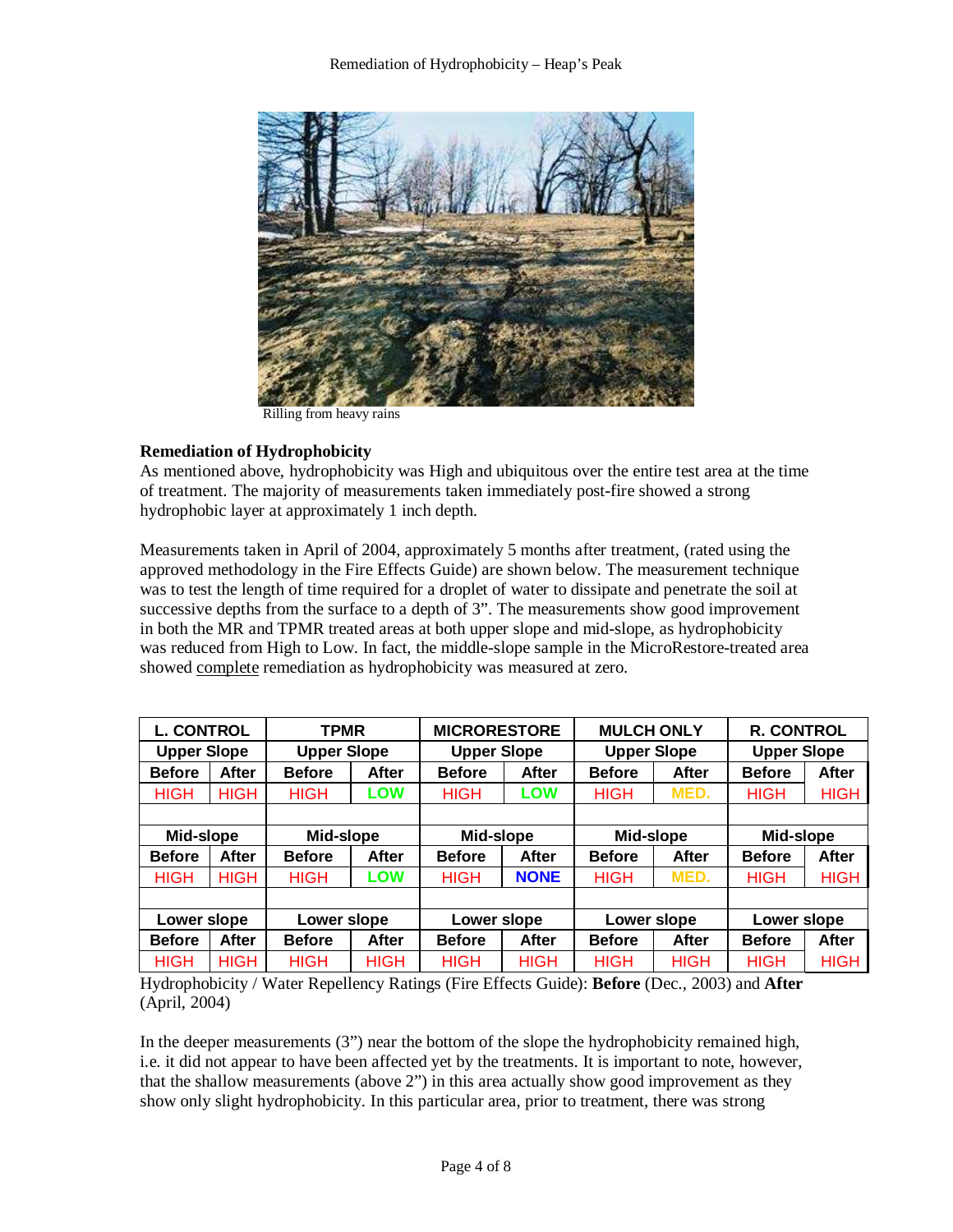hydrophobicity at 1" depth, as well as strong hydrophobicity at the deeper levels. Our interpretation of this area is that it had the highest intensity fire and thus, apparently, a higher degree of hydrophobicity at all levels both shallow and at  $2 \frac{1}{2}$  to 3 inches depth. It was assumed at that time that bio-activity would continue to increase at depth and the deeper water repellency will also be remediated with time.

Measurements taken in July of 2004 (lower slope only) indicate that this was a reasonable expectation. The table below demonstrates the improvement in the lower-slope area of the TPMR and MR treatments, as well as in the hydro-mulch only treated area. The TPMR treatment and hydro-mulch only showed moderate improvement from High to Medium hydrophobicity, whereas the MicroRestore treatment showed complete remediation at the depths tested (0-3").

| <b>L. CONTROL</b>  |              | <b>TPMR</b>        |              | <b>MICRORESTORE</b> |             | <b>MULCH ONLY</b>  |       | <b>R. CONTROL</b>  |             |
|--------------------|--------------|--------------------|--------------|---------------------|-------------|--------------------|-------|--------------------|-------------|
| <b>Upper Slope</b> |              | <b>Upper Slope</b> |              | <b>Upper Slope</b>  |             | <b>Upper Slope</b> |       | <b>Upper Slope</b> |             |
| <b>Before</b>      | After        | <b>Before</b>      | <b>After</b> | <b>Before</b>       | After       | <b>Before</b>      | After | <b>Before</b>      | After       |
| <b>HIGH</b>        | <b>HIGH</b>  | <b>HIGH</b>        | LOW          | <b>HIGH</b>         | LOW         | <b>HIGH</b>        | MED.  | <b>HIGH</b>        | <b>HIGH</b> |
|                    |              |                    |              |                     |             |                    |       |                    |             |
| Mid-slope          |              | Mid-slope          |              | Mid-slope           |             | Mid-slope          |       | Mid-slope          |             |
| <b>Before</b>      | <b>After</b> | <b>Before</b>      | <b>After</b> | <b>Before</b>       | After       | <b>Before</b>      | After | <b>Before</b>      | After       |
| <b>HIGH</b>        | <b>HIGH</b>  | <b>HIGH</b>        | <b>LOW</b>   | <b>HIGH</b>         | <b>NONE</b> | <b>HIGH</b>        | MED.  | <b>HIGH</b>        | <b>HIGH</b> |
|                    |              |                    |              |                     |             |                    |       |                    |             |
| Lower slope        |              | Lower slope        |              | Lower slope         |             | Lower slope        |       | Lower slope        |             |
| <b>Before</b>      | After        | <b>Before</b>      | After        | <b>Before</b>       | After       | <b>Before</b>      | After | <b>Before</b>      | After       |
| <b>HIGH</b>        | <b>HIGH</b>  | <b>HIGH</b>        | MED.         | <b>HIGH</b>         | <b>NONE</b> | <b>HIGH</b>        | MED.  | <b>HIGH</b>        | <b>HIGH</b> |

Hydrophobicity / Water Repellency Ratings (Fire Effects Guide): **Before** (Dec., 2003) and **After (July, 2004)**

## **Soil Biota**

A baseline composite sample was analyzed for total and active bacterial biomass and total and active fungal biomass. Results of the baseline test indicate that total bacterial and active bacterial biomass were in the low end of the "good" range prior to treatment. Total and active fungal biomass was very low, although beneficial fungi were present.

A soil sample of the TPMR area was taken in early January, 2004 and the results show that active bacterial biomass had increased to an acceptable level for the particular season, although total bacterial biomass had not increased. Active and total fungal biomass had both decreased, possible due to the increased bacterial activity. Soil samples taken in April of 2004 indicate levels of bacterial and fungal biomass in the desired range. Active fungal biomass was low across the board, although the TPMR area had slightly higher readings than the MR, mulch only and one of the control samples. Active bacterial biomass was high in the TPMR area. One interesting result is that the level of active bacterial biomass in the MR treatment was low. The recommendation for this area was addition of a food source such as high-energy sugar or amino-sugar, indicating that the indigenous food source (including hydrocarbon) had most likely been exhausted.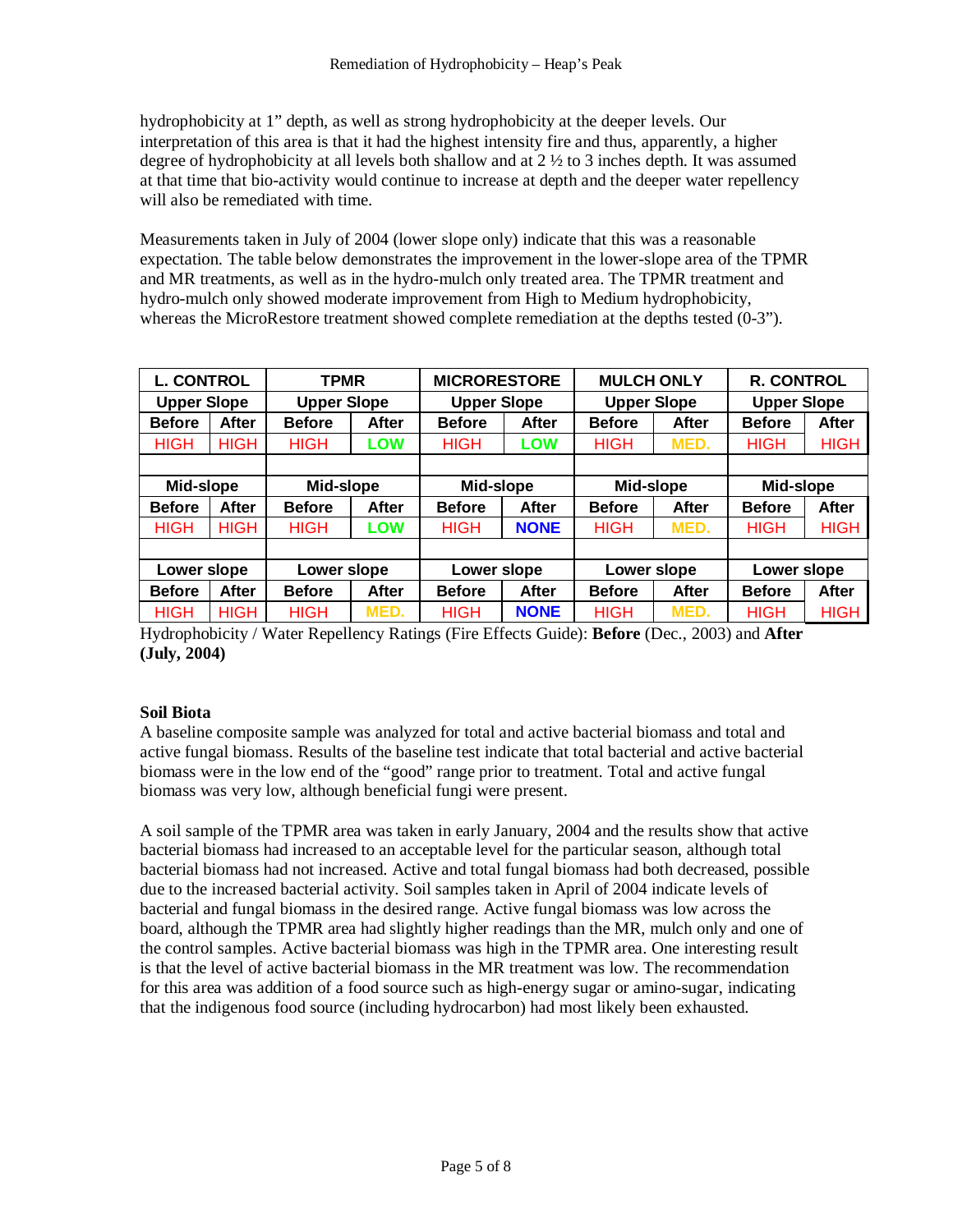#### **Re-growth of Native Vegetation**

Re-growth of native vegetation by April of 2004 was good in the upper slope and mid-slope areas, particularly away from burned trees or clusters of trees. The lower slope area (originally heavily treed) was still bare for the most part, which we believe was related to the severity of the burn in that area destroying native seeds and roots. The amount of vegetation cover did not appear to be a function of whether or not the ground was treated. The severity of initial burn was interpreted to have been the major control at that point in time, as non-treed areas regenerated more rapidly.



vegetation established in open areas away from clusters of burned trees



April, 2004 – vegetation in open areas

An important change in the vegetation was noted during the July, 2004 examination. It was noted that in the two-month period since April, ferns had been established and were growing to heights of 6 to 8 inches in the TPMR area and in the MR area. This step in the succession of species is very significant as it is interpreted to be due to a maturing of soil biota and a quicker return to natural conditions. As ferns are among the species known to establish an association with endomycorrhizae, it is interpreted that the fungal community in the treated areas had re-generated much more quickly in these two areas than in the untreated areas.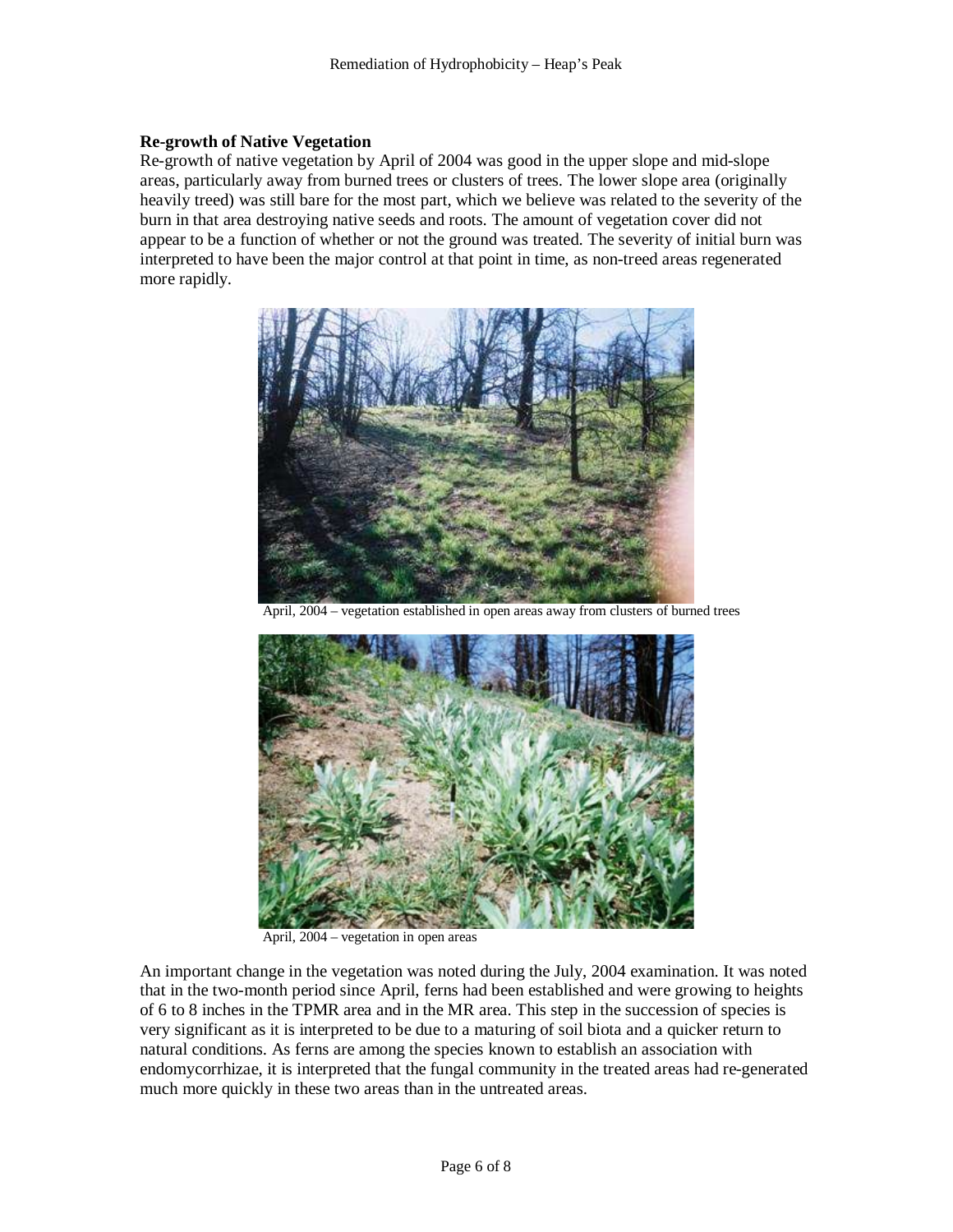

Ferns growing in TPMR area – control on left

## **CONCLUSIONS**

All treatments had a positive effect on the hydrophobicity, with the best results being from application of MicroRestore and Terra Pro-inoculated MicroRestore. Therefore, treatments in order of preference for this type of application are:

- 1. MicroRestore 400 lbs. per acre (granular agricultural grade or finer)
- 2. Terra Pro-inoculated MicroRestore 400 lbs. per acre, of the same grade, with protein source
- 3. Hydromulch

## **RECOMMENDATIONS**

Severely burned areas in which hydrophobicity is high, especially within 1-2" of the surface can be remediated using MicroRestore or Terra Pro-inoculated MicroRestore at the rates applied in this study. The application of hydromulch in addition to these treatments adds the additional benefit of soil stabilization during remediation and has shown to have a positive effect on the remediation process. Based on this test, we would recommend either the MicroRestore or Terra Pro-inoculated MicroRestore (plus protein) treatment for post-fire rehabilitation in any situation in which hydrophobicity or water-repellency is a problem.

## **ACKNOWLEDGEMENTS**

We would like to thank the following contributors:

• Michael Melendrez - Soil Secrets – Los Lunas, NM for supplying Terra Pro inoculum and protein source